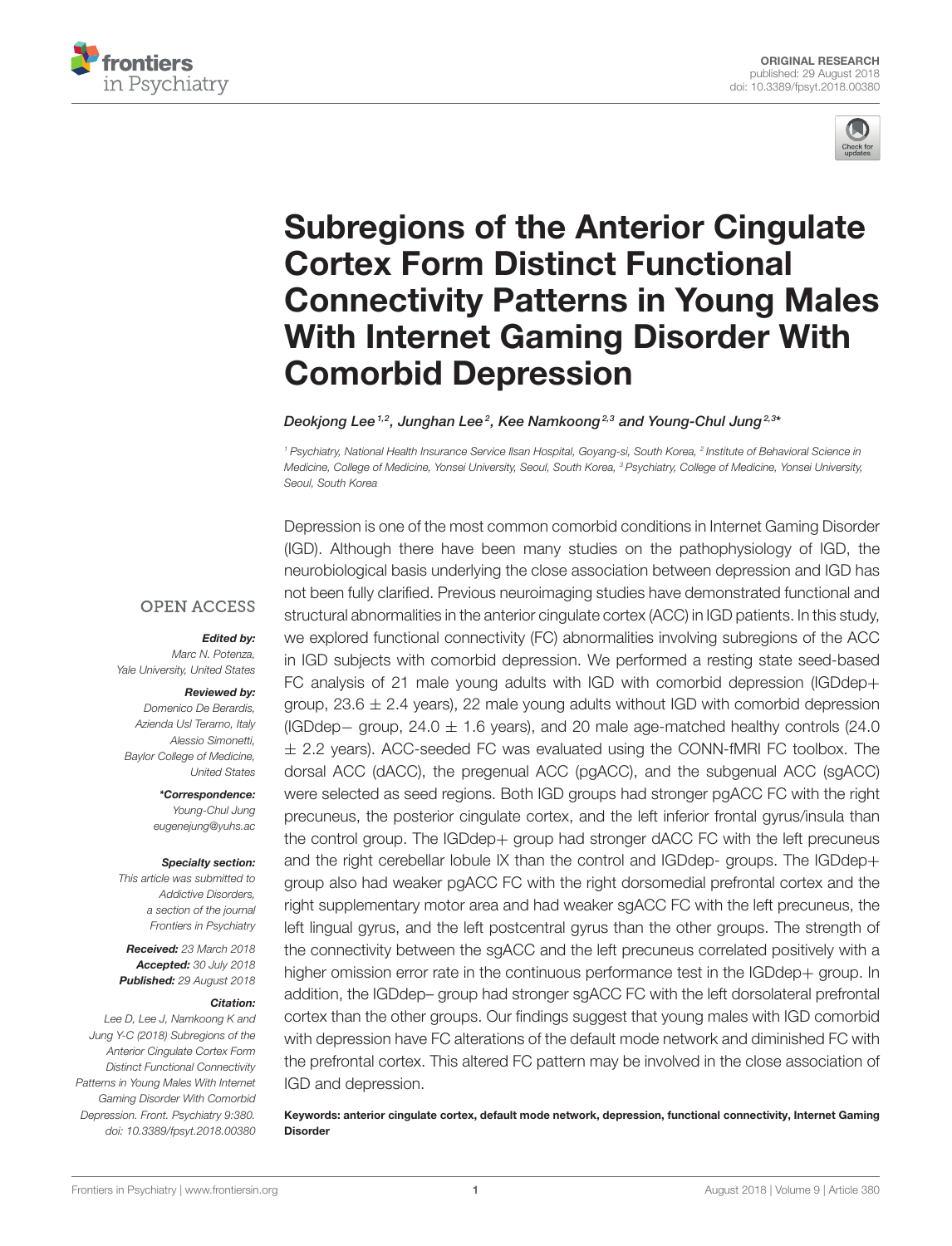# INTRODUCTION

During the past decade, much research has been conducted on Internet Gaming Disorder (IGD), which is characterized by a difficulty in controlling Internet game use despite psychosocial disturbance [\(1\)](#page-7-0). The high rate of comorbidity and the causal relationship between IGD and other psychiatric diseases have attracted much attention [\(2\)](#page-7-1). Depression is a common comorbid psychiatric condition in IGD, and the comorbidity of IGD and depression has been related to more serious psychosocial burdens [\(3\)](#page-7-2). A maladaptive emotional regulation strategy that suppresses rather than uses cognitive reappraisal of emotion has been presented as a contributing factor to the comorbidity of IGD and depression [\(4\)](#page-7-3). Several neurobiological factors, such as decreased inter-hemispheric connectivity of the frontal regions and structural alterations in the dorsolateral prefrontal cortex, have been suggested to mediate the relationship between IGD and depressed mood [\(5,](#page-7-4) [6\)](#page-7-5). Although these previous studies have improved our understanding of the associations between IGD and depression, research on the relationship between IGD and depression remains scarce despite its high clinical significance. Because a consensus on therapeutic tools for IGD is still lacking [\(7\)](#page-7-6), further understanding of the associations between IGD and depression could provide new targets for IGD intervention. For instance, a recent study reported that bupropion was more effective than escitalopram as a treatment for IGD patients with comorbid depression [\(8\)](#page-7-7).

Evidence has indicated that structural and functional dysfunctions of the anterior cingulate cortex (ACC) underlie the development and maintenance of IGD [\(9\)](#page-7-8). Altered interactions between the ACC and other regions of the brain may contribute to the development of IGD and its related clinical characteristics. The linkages between the ACC and other regions of the brain are complex; each of the subregions of the ACC connect to different regions of the brain with different and specific functions [\(10\)](#page-7-9). It has been suggested that the dorsal ACC (dACC) is involved in attentional and executive control via connections with the dorsolateral prefrontal cortex (DLPFC) [\(11,](#page-7-10) [12\)](#page-7-11) and that the rostral ACC (rACC) is involved in emotional processing via connections with the amygdala, hippocampus, and the orbitofrontal cortex (OFC) [\(13\)](#page-7-12). The rACC is divided into the pregenual ACC (pgACC) and the subgenual ACC (sgACC) [\(14\)](#page-7-13). The pgACC has been shown to have dense connectivity with the lateral prefrontal cortex and plays an important role in top-down regulation of emotional stimuli [\(15\)](#page-7-14). The sgACC has been found to have strong connectivity with the amygdala and the ventral striatum and contributes to autonomic control and conditioning learning for emotional processing [\(16\)](#page-7-15).

Resting state functional connectivity (FC) between the ACC and other regions of the brain can be used to evaluate the interactions of the ACC with the other regions of the brain. Previous resting state functional magnetic resonance imaging (fMRI) studies showed that individuals with IGD had reduced FC between the dACC and some of the subcortical regions of the brain, including the dorsal striatum, the pallidum, and the thalamus, and increased FC between the rACC and the anterior insula [\(17,](#page-7-16) [18\)](#page-7-17). These findings are consistent with the view that diminished executive control and enhanced reward seeking may underlie IGD [\(19\)](#page-7-18). In IGD patients with comorbid depression, comorbidity with depression associated with reduced suppression of the default mode network (DMN), which may contribute to the attentional problems [\(20\)](#page-7-19). The DMN and its interactions with other brain networks were found to play important roles in depression [\(21\)](#page-7-20). It has been suggested that the DMN during the depressed state includes the rACC, especially the sgACC [\(22,](#page-7-21) [23\)](#page-7-22). Individuals with depression have been shown to have increased FC between the sgACC and areas of the anterior DMN [\(24\)](#page-7-23) and the salience network (SN) [\(25\)](#page-7-24). Thus, both IGD and depression alter the FC of the subregions of the ACC. These FC alterations may contribute to the comorbidity of IGD and depression and its related clinical characteristics, but more research is needed on the relationships between IGD and depression and FC alterations.

The executive function is the higher order cognitive processes that is essential for proper control over behavior, and previous studies have demonstrated that executive functions are impaired in IGD [\(26\)](#page-7-25), for instance, subjects with IGD showed high impulsivity, which is an example of diminished executive control [\(27,](#page-7-26) [28\)](#page-7-27). Executive deficits have also been associated with depression [\(29\)](#page-7-28), for example, depressed patients have demonstrated altered attentional control [\(30\)](#page-7-29), thus attentional control has been a therapeutic target for depression [\(31\)](#page-7-30). Executive deficit is an important component of the pathophysiology and clinical manifestations of IGD and depression. However, the exact role of the executive function in the relationship between IGD and depression has not yet been fully elucidated.

The aim of this study was to investigate the ACC-seeded FC of IGD subjects with depression. Three subregions of the ACC, the dACC, the pgACC, and the sgACC, were analyzed. We hypothesized that IGD subjects would show different patterns of ACC-based FC depending on whether comorbid depression was present or not. Based on previous studies, we expected that subjects with IGD would have reduced FC between the dACC and the subcortical regions and increased FC between the rACC (pgACC or sgACC) and seeds of the SN regardless of the presence of comorbidity with depression. We also expected that FC between the sgACC and other DMN- or SN-related seed regions would be higher in IGD subjects with comorbid depression reflecting their DMN abnormalities. We tested these expectations through resting state seed-based FC analysis, and we examined correlations between FC alterations and executive functions in IGD patients with comorbid depression. Impulsivity and attentional processes, which are clinical variables of executive functions, were assessed with self-reporting questionnaires for impulsivity and a continuous performance test (CPT) for attentional processes.

# **METHODS**

## Subjects

This study was conducted from February 2015–April 2017, and the protocols for this study were approved by the Institutional Review Board at Severance Hospital, Yonsei University. Subjects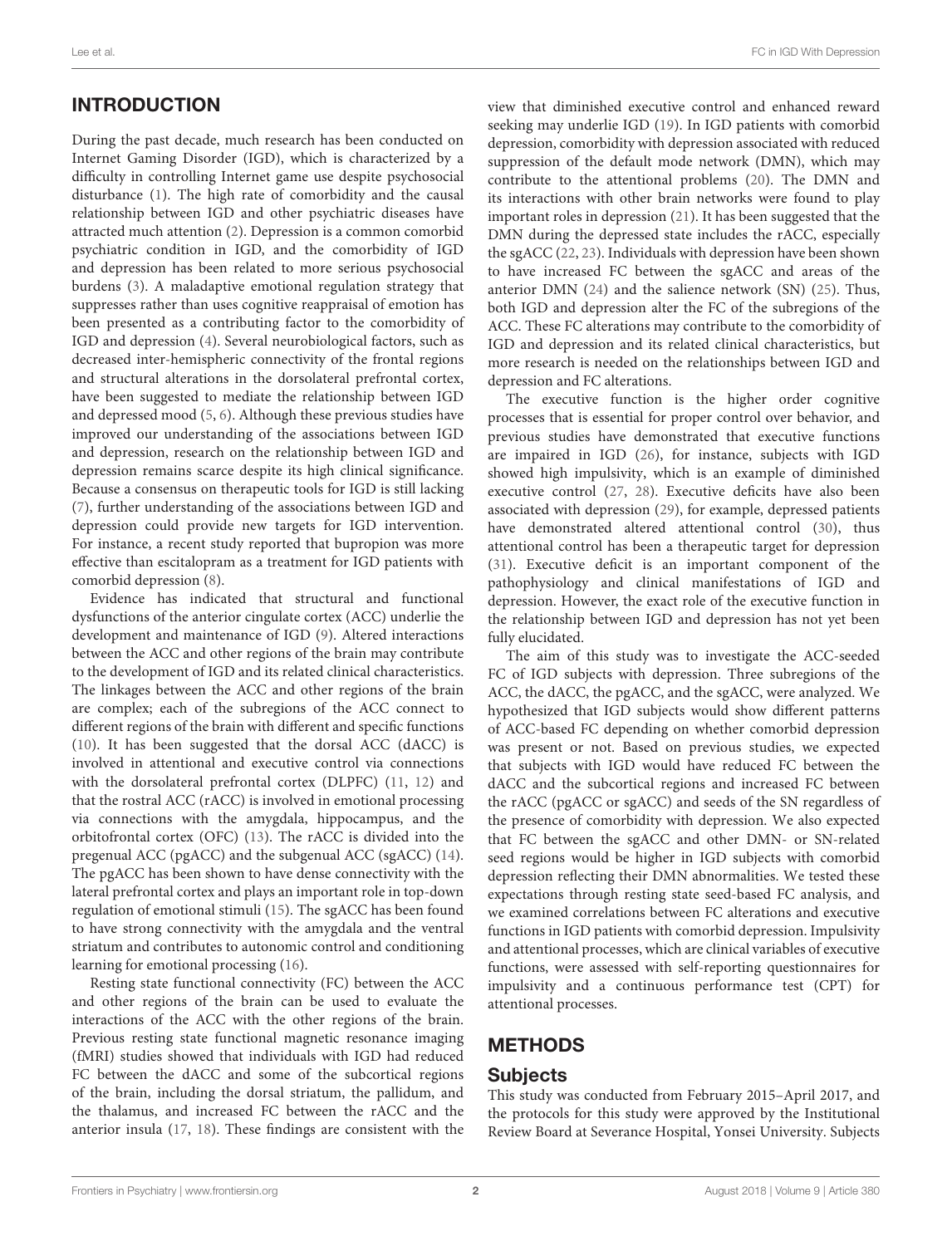were recruited via online advertisements, flyers, and word of mouth. All of the subjects were informed of the entire procedure and signed an informed consent before participating in the study.

We screened 101 young male adults for this study. According to previous epidemiological studies, IGD is more common in males [\(32\)](#page-8-0). Because there are gender differences in the behavioral characteristics and motives for online gaming [\(33\)](#page-8-1), this study was conducted only for men to reduce confounding effect. Subjects were examined for their Internet usage patterns and they completed Young's Internet Addiction Test (IAT) [\(34\)](#page-8-2). Subjects who used the Internet primarily for gaming and whose IAT scores [\(34\)](#page-8-2) exceeded 50 were interviewed according to the IGD diagnostic criteria of the DSM Fifth Edition to determine whether IGD was present [\(35\)](#page-8-3). Subsequently, subjects with IGD were assessed for depression using the Beck Depression Inventory (BDI) [\(36\)](#page-8-4). Among the subjects with IGD, those with a BDI score of 20 or higher were classified as IGD subjects with comorbid depression, whereas those with a BDI score of 13 or lower were classified as IGD subjects without comorbid depression. All of the subjects were assessed for their intelligence quotient (IQ) using the Wechsler Adult Intelligence Scale-Fourth Edition (WAIS-IV) [\(37\)](#page-8-5). All of the subjects were also assessed for the presence of major psychiatric disorders using the Structured Clinical Interview from the DSM Fourth Edition (SCID-IV) [\(38\)](#page-8-6). All subjects with a BDI score of 20 or higher were confirmed to have current depression (satisfying the criteria of mild depressive episode or major depressive episode). Subjects with the following were excluded: a neurological disorder or medical illness, major psychiatric illness other than IGD or depression (i.e., bipolar disorder, psychotic disorder, substance use disorder, attention deficit/hyperactivity disorder), mental retardation, or radiological contra-indications on the MRI scan.

After the screening process, 63 young male adults 20–27 years of age (mean:  $23.8 \pm 2.0$  years) participated in the study, and all of them were right-handed. Subjects with IGD were subdivided into two groups according to their comorbid depression: IGD subjects with comorbid depression (IGDdep+ group,  $n = 21$ ; 23.6  $\pm$  2.4 years) and IGD subjects without comorbid depression (IGDdepgroup,  $n = 22$ ; 24.0  $\pm$  1.6 years). Subjects who spent less than 2 h per day on gaming and scored below 50 points on the IAT were classified as healthy controls ( $n = 20$ ; 24.0  $\pm$  2.2 years). In addition to the IAT and BDI used in the screening process, subjects completed the Alcohol Use Disorders Identification Test (AUDIT) [\(39\)](#page-8-7), the Beck Anxiety Inventory (BAI) [\(40\)](#page-8-8), and the Barratt Impulsiveness Scale-version 11 (BIS-11) self-reporting questionnaires [\(41\)](#page-8-9).

# Continuous Performance Test (CPT)

We applied the computerized Comprehensive Attention Test to assess the abilities of sustained attention and divided attention [\(42\)](#page-8-10). In the sustained attention task, various shapes are presented on the computer screen every 2 s as a visual stimulus, and the task is performed for 10 min. Subjects were instructed to press the space bar as quickly as possible whenever visual stimuli were displayed, but not when an "X" shape was presented. The sustained attention task assesses the ability to exert consistent behavioral responses while sustaining attention to continuous and repetitive stimuli. This task also estimates impulsivity by assessing whether a subject could suppress behavioral responses to specific stimuli. In the divided attention task, visual and auditory stimuli are presented at the same time every 2 s, and the task takes a total of 3 min and 20 s. Subjects were instructed to press the spacebar as quickly as possible in the event that the immediately preceding visual stimulus or auditory stimulus is presented again. The divided attention task assesses whether subjects can process two or more stimuli simultaneously by properly dividing their attention. Two behavioral variables were measured for performance on the CPT. The omission error is the failure to perform a required behavioral response and it reflects inattention. The commission error is the presence of behavioral responses that should have been suppressed and it reflects impulsivity.

#### MRI Image Acquisition and Pre-processing

MRI images were acquired using a 3T Siemens Magnetom MRI scanner equipped with an eight-channel head coil. The fMRI data were collected using a single-shot T2-weighted gradient echo planar pulse sequence (echo time  $= 30$  ms, repetition time = 2,200 ms, flip angle =  $90^{\circ}$ , field of view = 240 mm, matrix =  $64 \times 64$ , slice thickness = 4 mm) for 6 min. Subjects were instructed to gaze at the white crosshair in the center of the black background without any cognitive, lingual, or motor activity. An anatomical template for the fMRI data was acquired using a T1-weighted spoiled gradient echo sequence  $(TE = 2.19 \text{ ms}, TR = 1,780 \text{ ms}, flip angle = 9^{\circ}, field of view)$ =256 mm, matrix = 256  $\times$  256, slice thickness = 1 mm). Preprocessing and statistical analysis of the data were performed using SPM8 (Welcome Trust Centre for Neuroimaging; [http://](http://www.fil.ion.ucl.ac.uk/spm) [www.fil.ion.ucl.ac.uk/spm\)](http://www.fil.ion.ucl.ac.uk/spm). For each subject, the initial seven points in the time series were discarded to eliminate signal decay. To adjust for motor artifacts for each subject, we checked that the maximal head movement in each axis was <2 mm and that there was no unexpected head motion by visually inspecting realignment parameter estimates. For each subject, functional brain images were realigned and co-registered to structural images. The co-registered images were spatially normalized to the Montreal Neurological Institute (MNI) template (provided by SPM8) using a 12-parameter affine transformation and nonlinear iterations. Parameters of normalization were applied to unwrapped functional images, which were then re-sampled to a voxel size of  $2 \times 2 \times 2$  mm. Data were smoothed using an 8 mm full-width at half-maximum kernel.

# FC Analysis

Seed-to-voxel FC maps for each subject were constructed using the CONN-fMRI FC toolbox [\(http://www.nitrc.org/projects/](http://www.nitrc.org/projects/conn) [conn\)](http://www.nitrc.org/projects/conn). Seed regions for subregions of the ACC were defined as 5 mm radius sphere-centered coordinates derived from previous FC studies (dACC: 4 14 36; pgACC: −2 44 20; sgACC: 2 20−10) [\(43,](#page-8-11) [44\)](#page-8-12). The waveform of each brain voxel was temporally filtered by means of a bandpass filter  $(0.008 \text{ Hz} < f < 0.09 \text{ Hz})$ to adjust for low-frequency drift and high-frequency noise effects. A linear regression analysis was conducted to remove signals from the ventricular area and the white matter [\(45\)](#page-8-13).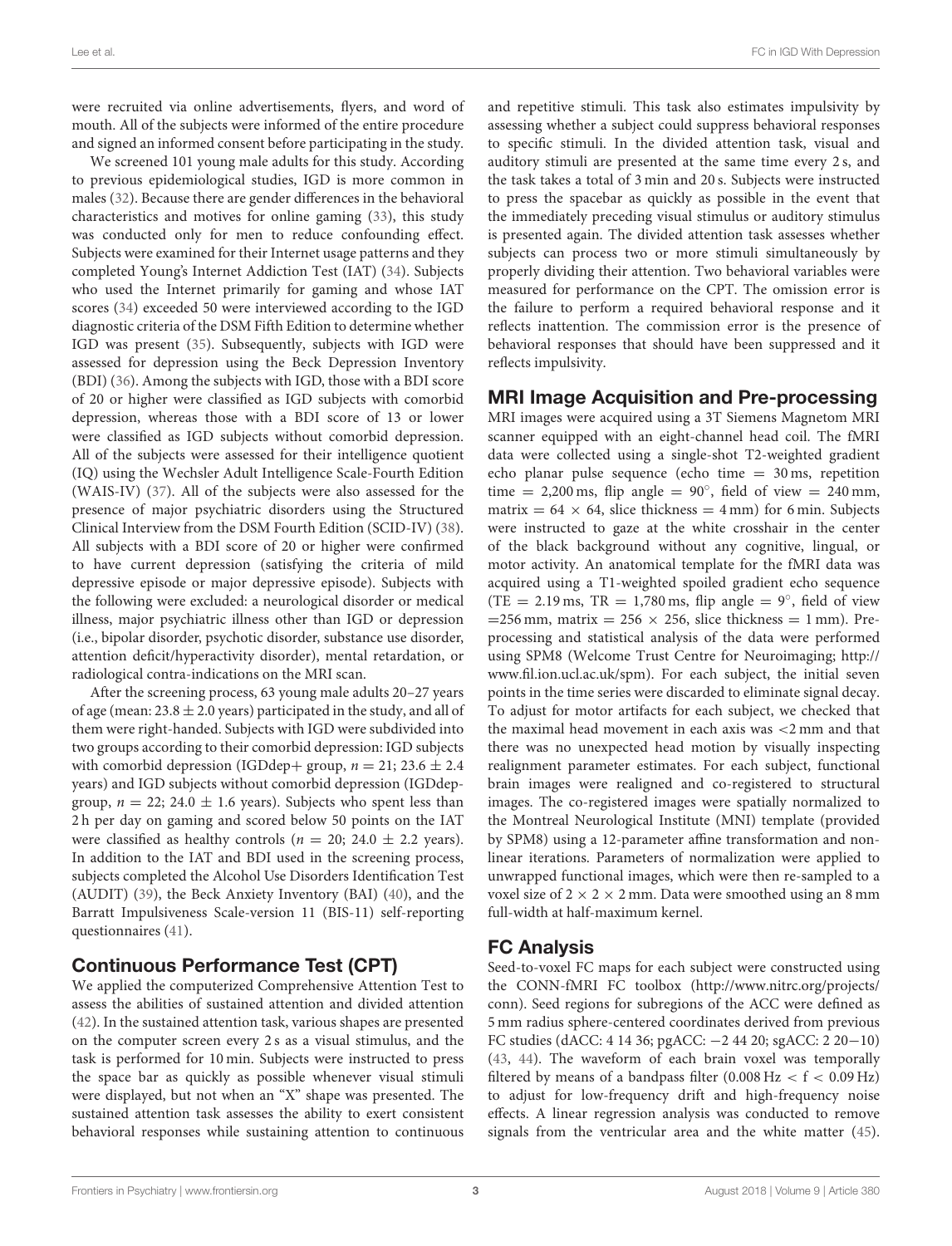To minimize the effects of head movement, motion parameters were entered into the linear regression analysis. To estimate the strength of an FC, correlation coefficients were computed and converted to z-values using Fisher's r-to-z transformation. Then, FC strength estimates were compared between groups using analysis of variance (ANOVA) at each voxel. As statistical inferences for the exploratory whole-brain analysis, a cluster forming threshold using a height threshold of uncorrected pvalue < 0.001 and an extent threshold of 100 contiguous voxels was applied. After clusters with significant group differences were evaluated, Bonferroni post hoc tests were performed to examine which groups were different from the others.

#### Statistical Analysis

One-way ANOVA tests were used to compare demographic and clinical variables, including age, IQ, IAT, AUDIT, BDI, BAI, and BIS scores, among the three groups. Because the assumptions for normality were not met, comparisons of behavioral performance on the CPT between the groups were analyzed using the Kruskal Wallis test. The Bonferroni correction was applied for post hoc analysis. Partial correlation analysis of connectivity strength, BIS subscales, and behavioral performance of the CPT was performed after controlling for BDI and BAI. Statistical analyses were performed with SPSS (Chicago, IL) with significance set at  $p < 0.05$  (two-tailed).

## RESULTS

## Demographic and Clinical Variables of **Subjects**

Controls and IGD subjects did not differ significantly in age, IQ, and AUDIT score (**[Table 1](#page-4-0)**). Psychometric self-report scales showed differences in IAT  $[F_{(2, 60)} = 111.949, p < 0.001]$ , BDI  $[F (2, 60) = 185.146, p < 0.001]$ , and BAI  $[F (2, 60) = 30.498$ ,  $p < 0.001$ ] scores. BIS subscales differed between groups [nonplanning:  $F_{(2, 60)} = 11.229, p < 0.001$ ; motor:  $F_{(2, 60)} = 11.246$ ,  $p < 0.001$ ; cognitive:  $F_{(2, 60)} = 11.019$ ,  $p < 0.001$ ]. Post hoc testing showed that both IGD groups had significantly higher IAT and BIS scores than the control group. The IGDdep+ group showed higher BDI and BAI scores than the other groups. Comparison of behavioral performance on the CPT showed differences only in the omission error rate in the divided attention task ( $\chi$  <sup>2</sup> = 6.130,  $p = 0.047$ ). Post hoc testing showed that the IGDdep+ group had a higher omission error rate than the other groups.

# FC Analysis

In the whole-brain analysis, multiple clusters with significant differences in FC were found between the groups (**[Table 2](#page-4-1)**). The dACC-based FC analysis showed that the IGDdep+ group had stronger dACC FC with the left precuneus and the right cerebellar lobule IX than the other groups (**[Figure 1](#page-5-0)**). The pgACC-based FC analysis showed that the IGDdep+ group had weaker pgACC FC with the right dorsomedial prefrontal cortex (dmPFC) and the right supplementary motor area (SMA) than the other groups (**[Figure 2](#page-5-1)**). Both IGD groups had stronger pgACC FC with the right precuneus, the left posterior cingulate cortex (PCC), and the left inferior frontal gyrus/anterior insula (IFG/AI) than the controls. The sgACC-based FC analysis showed that the IGDdep+ group had weaker sgACC FC with the left precuneus, the left lingual gyrus, and the left postcentral gyrus than the other groups (**[Figure 3](#page-6-0)**). The IGDdep- group had stronger sgACC FC with the left dorsolateral prefrontal cortex (dlPFC) than the other groups.

The correlation analysis showed a correlation between pgACC-IFG/AI connectivity strength and cognitive impulsivity in the IGDdep- group ( $r = 0.482$ ,  $p = 0.031$ ; **[Figure 4A](#page-6-1)**) and a correlation between sgACC-precuneus connectivity strength and omission error in the sustained attention task in the IGDdep+ group ( $r = -0.499$ ,  $p = 0.030$ ; **[Figure 4B](#page-6-1)**). The other correlation tests showed no statistical significance.

# **DISCUSSION**

In this study, ACC-based FC in IGD subjects with and without depression was analyzed. Both IGD groups had stronger pgACC FC with the right precuneus, the PCC, and the left IFG/AI than the control subjects, but there were differences in FC patterns between IGD subjects with and without depression. IGD subjects with comorbid depression had stronger dACC FC with the precuneus and right cerebellar lobule IX than the other subjects. IGD subjects with comorbid depression also had weaker pgACC FC with the right dmPFC and the right SMA and weaker sgACC FC with the left precuneus, the left lingual gyrus, and the left postcentral gyrus than the other subjects. These FC alterations, which differ partially based on the presence or absence of comorbid depression, are consistent with our hypothesis that IGD patients with comorbid depression may have a characteristic neurobiological basis that contributes to their distinctive clinical features.

In comparison with other groups, IGD subjects with comorbid depression showed stronger dACC FC with the precuneus and the right cerebellar lobule IX, which have been associated with the DMN [\(46,](#page-8-14) [47\)](#page-8-15). These findings are consistent with previous evidence that IGD subjects with comorbid depression may have hyperconnectivity between the ACC and the DMN-related brain regions, which reflects their difficulty in suppressing the DMN [\(20\)](#page-7-19). However, the sgACCbased FC analysis showed that FC between the sgACC and the left precuneus was significantly weaker in IGD subjects with comorbid depression than in the other groups. Previous studies have indicated that the anterior and posterior DMN has asynchronous activity patterns in the depressive state [\(48\)](#page-8-16). Our finding of weak sgACC-precuneus FC support a previous study that demonstrated changes in FC between the anterior and posterior DMN in depression [\(49\)](#page-8-17). In addition, weak sgACC-precuneus connectivity correlated with a high omission error rate in the sustained attention task in IGD subjects with comorbid depression. A higher frequency of omission errors in IGD subjects with comorbid depression suggests that attentional problems are more pronounced in subjects with IGD when depression is involved. The significant correlation between sgACC-precuneus connectivity and omission error rate supports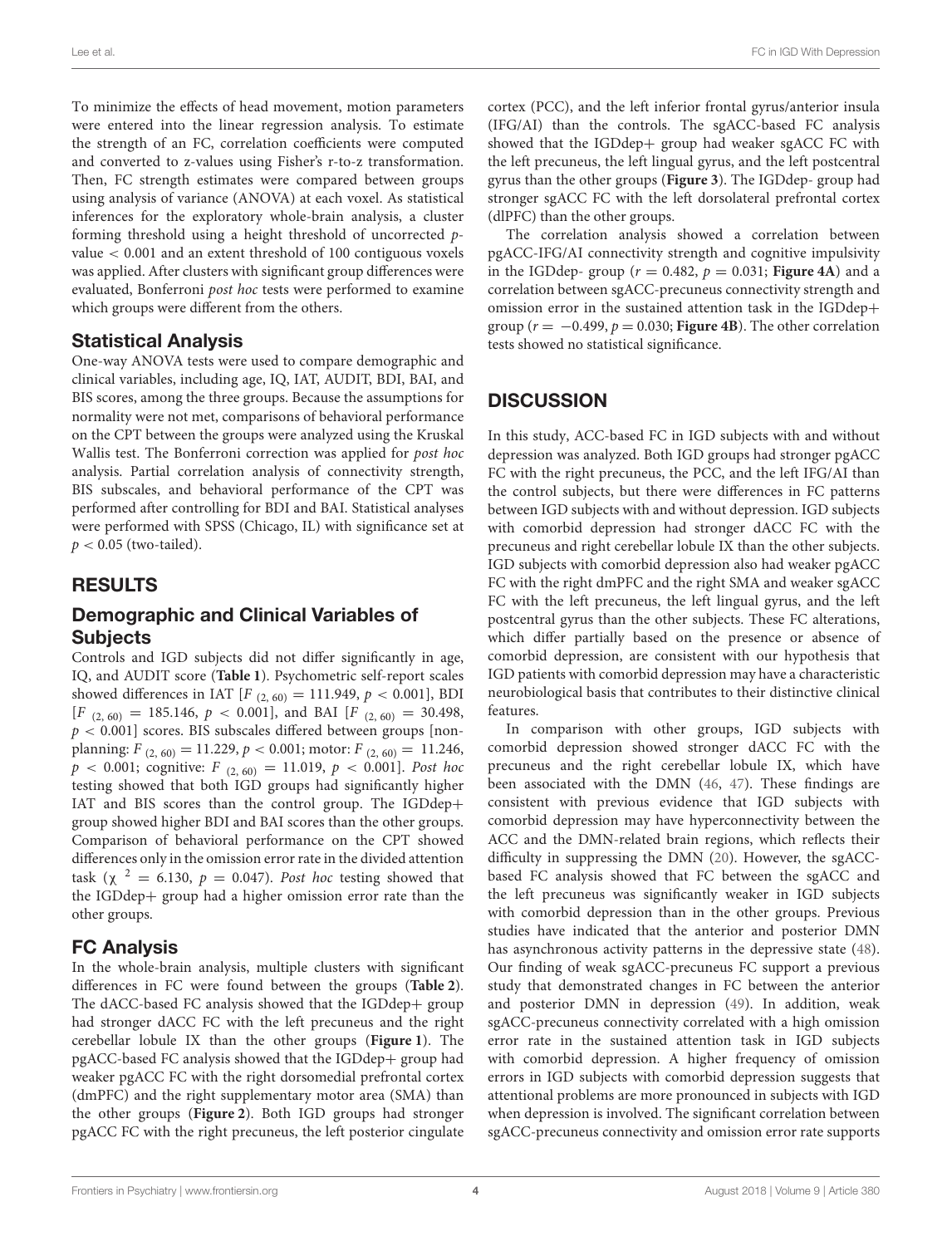|                                         | Controls<br>$(n = 20)$ | $IGD_{dep-}$<br>$(n = 22)$ | $IGD_{dep+}$<br>$(n = 21)$ | Test                    | p-value | Post hoc test                    |
|-----------------------------------------|------------------------|----------------------------|----------------------------|-------------------------|---------|----------------------------------|
| Age, year                               | $24.0 \pm 2.2$         | $24.0 \pm 1.6$             | $23.6 \pm 2.4$             | $F_{(2,60)} = 0.267$    | 0.767   |                                  |
| Full Scale IQ                           | $107.9 \pm 10.7$       | $109.9 \pm 11.9$           | $102.2 \pm 12.5$           | $F_{(2,60)} = 2.452$    | 0.095   |                                  |
| IAT                                     | $26.4 \pm 9.8$         | 69.4 $\pm$ 12.5            | $71.7 \pm 10.1$            | $F_{(2, 60)} = 111.949$ | < 0.001 | $IGD_{dep-}$ , $IGD_{dep+} > HC$ |
| <b>BDI</b>                              | $5.0 \pm 3.5$          | $7.6 \pm 3.4$              | $25.6 \pm 4.3$             | $F_{(2, 60)} = 185.146$ | < 0.001 | $IGDdep+ > HC$ , $IGDdep-$       |
| BAI                                     | $4.8 \pm 4.4$          | $6.7 \pm 5.1$              | $19.9 \pm 9.7$             | $F_{(2,60)} = 30.498$   | < 0.001 | $IGDdep+ > HC$ , $IGDdep-$       |
| <b>AUDIT</b>                            | $9.8 \pm 7.1$          | $14.1 \pm 7.5$             | $11.5 \pm 7.8$             | $F_{(2,60)} = 1.768$    | 0.179   |                                  |
| <b>BIS SCALES</b>                       |                        |                            |                            |                         |         |                                  |
| Non-planning impulsivity                | $16.5 \pm 5.6$         | $25.6 \pm 7.7$             | $22.9 \pm 5.4$             | $F_{(2,60)} = 11.229$   | < 0.001 | $IGD_{dep-}$ , $IGD_{dep+} > HC$ |
| Motor impulsivity                       | $12.9 \pm 3.3$         | $18.5 \pm 4.4$             | $17.7 \pm 4.4$             | $F_{(2,60)} = 11.246$   | < 0.001 | $IGD_{dep-}$ , $IGD_{dep+} > HC$ |
| Cognitive impulsivity                   | $11.2 \pm 4.0$         | $15.0 \pm 2.7$             | $16.1 \pm 3.7$             | $F_{(2,60)} = 11.019$   | < 0.001 | $IGD_{dep-}$ , $IGD_{dep+} > HC$ |
| <b>SUSTAINED ATTENTION TASK, NUMBER</b> |                        |                            |                            |                         |         |                                  |
| Omission error                          | $1.4 \pm 2.6$          | $1.1 \pm 1.6$              | $1.6 \pm 3.6$              | $x^2 = 0.114$           | 0.944   |                                  |
| Commission error                        | $5.4 \pm 3.0$          | $8.3 \pm 7.0$              | $9.2 \pm 9.2$              | $\chi^2 = 1.163$        | 0.559   |                                  |
| <b>DIVIDED ATTENTION TASK, NUMBER</b>   |                        |                            |                            |                         |         |                                  |
| Omission error                          | $4.7 \pm 6.1$          | $5.4 \pm 8.1$              | $10.3 \pm 10.4$            | $\chi^2 = 6.130$        | 0.047   | $IGDdep+ > HC$ , $IGDdep-$       |
| Commission error                        | $3.5 \pm 2.2$          | $3.4 \pm 5.2$              | $4.3 \pm 7.8$              | $\chi^2$ = 1.786        | 0.409   |                                  |
|                                         |                        |                            |                            |                         |         |                                  |

<span id="page-4-0"></span>TABLE 1 | Demographic and clinical variables of subjects.

*Group comparisons were conducted by one-way analysis of variance (ANOVA) tests. Because assumptions for normality were not met for the behavioral variables for the attention tasks, the Kruskal Wallis test was used for comparison.*

*IGDdep*−*, Internet Gaming Disorder subjects without comorbid depression; IGDdep*+*, Internet Gaming Disorder subjects with comorbid depression; IQ, intelligence quotient; IAT, Internet Addiction Test; BAI, Beck Anxiety Inventory; BDI, Beck Depression Inventory; AUDIT, Alcohol Use Disorders Identification Test; BIS, Barratt Impulsiveness Scale.*

<span id="page-4-1"></span>TABLE 2 | Whole-brain seed-based functional connectivity (FC) analysis.

| Region                         | Side  | $k_E$ | z    | X     | y     | z     | Post hoc test                        |  |  |
|--------------------------------|-------|-------|------|-------|-------|-------|--------------------------------------|--|--|
| <b>SEED: DORSAL ACC</b>        |       |       |      |       |       |       |                                      |  |  |
| Precuneus                      | Left  | 256   | 4.50 | $-2$  | $-46$ | 48    | $IGD_{de+} > IGD_{de-} >$ Controls   |  |  |
| Cerebellar lobule IX           | Right | 129   | 4.12 | 10    | $-42$ | $-40$ | $IGD_{de+} > IGD_{de-}$ , Controls   |  |  |
| <b>SEED: PREGENUAL ACC</b>     |       |       |      |       |       |       |                                      |  |  |
| Supplementary motor area       | Right | 352   | 5.11 | 32    | 6     | 64    | $IGD_{de-}$ , Controls > $IGD_{de+}$ |  |  |
| Dorsomedial prefrontal cortex  | Right | 111   | 4.71 | 10    | 52    | 34    | $IGD_{de-}$ , Controls > $IGD_{de+}$ |  |  |
| Precuneus                      | Right | 184   | 4.46 | 16    | $-42$ | 54    | $IGD_{de+}$ , $IGD_{de-}$ > Controls |  |  |
| Posterior cingulate cortex     | Left  | 359   | 4.02 | $-12$ | $-22$ | 42    | $IGD_{de+}$ , $IGD_{de-} >$ Controls |  |  |
| Inferior frontal gyrus         | Left  | 135   | 4.29 | $-42$ | 2     | 16    | $IGD_{de-}$ > $IGD_{de+}$ > Controls |  |  |
| <b>SEED: SUBGENUAL ACC</b>     |       |       |      |       |       |       |                                      |  |  |
| Dorsolateral prefrontal cortex | Left  | 254   | 4.34 | $-36$ | 34    | 38    | $IGD_{de-} > IGD_{de+}$ Controls     |  |  |
| Lingual gyrus                  | Left  | 145   | 4.21 | $-18$ | $-86$ | $-12$ | $IGD_{de-}$ , Controls > $IGD_{de+}$ |  |  |
| Precuneus                      | Left  | 100   | 3.75 | $-8$  | $-62$ | 46    | Controls $>$ IGD <sub>de+</sub>      |  |  |
| Postcentral gyrus              | Left  | 186   | 3.75 | $-42$ | $-12$ | 38    | $IGD_{de-} > IGD_{de+}$              |  |  |
|                                |       |       |      |       |       |       |                                      |  |  |

*Brain regions in which FC showed significant differences between groups [height threshold of uncorrected p-value* < *0.001, extent threshold of contiguous k<sup>e</sup>* > *100 voxels [\(18\)](#page-7-17)]. IGDdep*, *Internet Gaming disorder subjects without comorbid depression; IGDdep*+*, Internet Gaming Disorder subjects with comorbid depression; ACC, anterior cingulate cortex.*

the hypothesis that FC alterations of the DMN contribute to impairments in attentional processes.

In comparison with the other groups, IGD subjects with comorbid depression showed weaker pgACC FC with the right dmPFC and the right SMA. It has been shown that the dmPFC is innervated by dopamine and associated with modulation of the salient and motivational values of stimuli [\(50\)](#page-8-18). The dmPFC has been associated with reappraisal of emotional stimuli [\(51\)](#page-8-19), and alteration of FC of the dmPFC with other brain regions has been reported in depressed patients [\(52,](#page-8-20) [53\)](#page-8-21). The dmPFC has also been suggested to play an important role in the neurocircuitry of addiction [\(54\)](#page-8-22). Taken together, altered FC of the dmPFC may be a crucial link between addictive Internet game use and depression. Furthermore, previous studies have shown that FC between the pgACC and the dmPFC associates closely with responses to transcranial magnetic stimulation (TMS) treatment [\(55\)](#page-8-23) and that bupropion increases resting state FC in the dmPFC [\(56\)](#page-8-24). Altered FC of the dmPFC has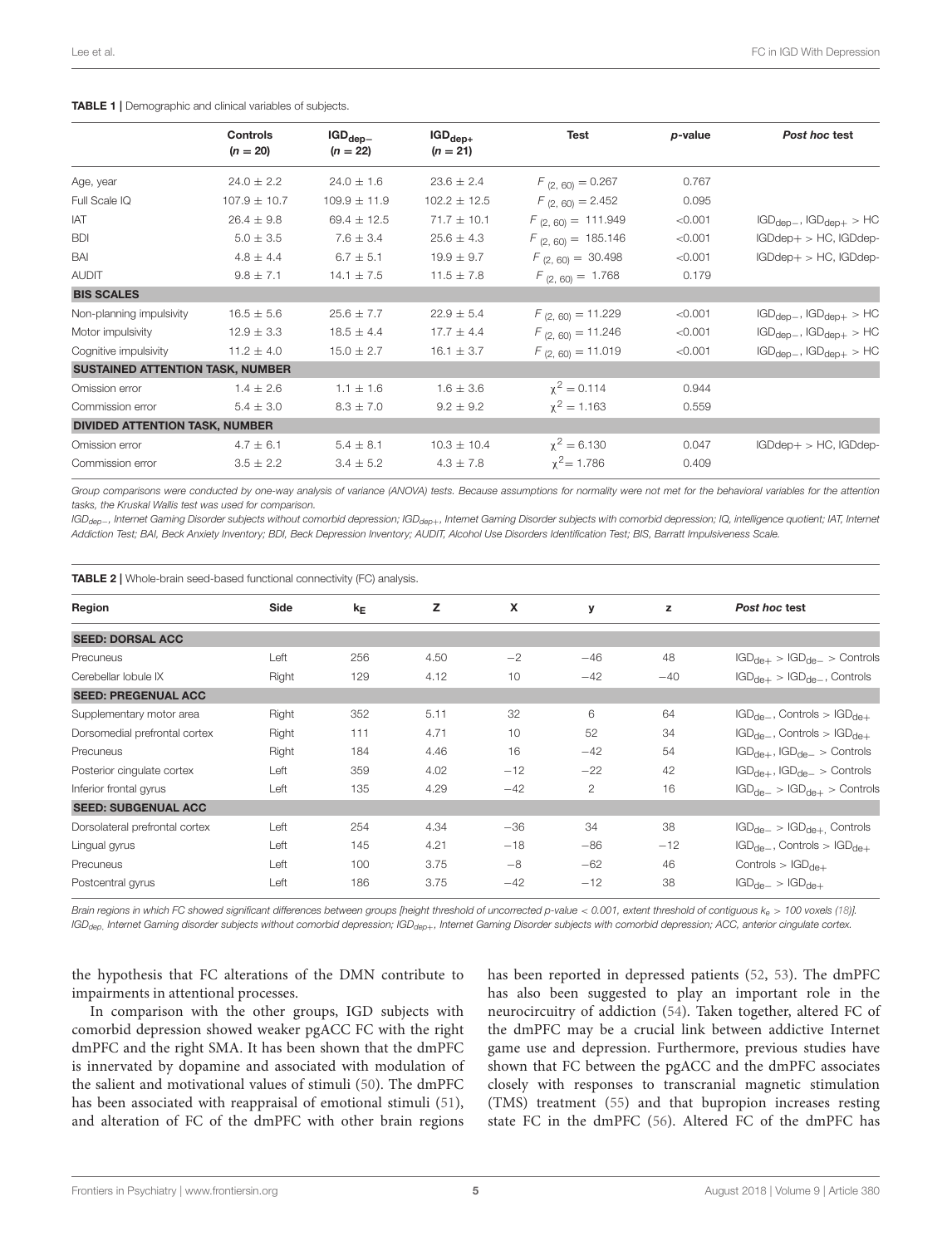<span id="page-5-0"></span>

<span id="page-5-1"></span>significant potential as a target of therapeutic intervention for IGD patients with comorbid depression. In addition, the SMA has been associated with cognitive control of behavior [\(57\)](#page-8-25), and structural or functional alteration of the SMA in IGD has been reported [\(58,](#page-8-26) [59\)](#page-8-27). Our finding of altered FC in the SMA may relate to diminished behavioral control over excessive gaming.

In comparison with controls, IGD subjects showed stronger FC between the pgACC and the left IFG/AI. Furthermore, IGD subjects without comorbid depression showed stronger pgACC-IFG/AI connectivity, which correlated significantly with higher cognitive impulsivity reflecting decision-making tendencies based on short-term satisfaction [\(60\)](#page-8-28). Because the left IFG/AI is a seed region of the SN [\(61\)](#page-8-29), these findings are consistent with our expectation that subjects with IGD would have increased FC of the rACC with seeds of the SN. Altered interaction between the SN and other brain networks has been suggested to contribute to the motivational, affective, and cognitive characteristics observed in addiction [\(62\)](#page-8-30). Our current results and previous evidence [\(63\)](#page-8-31) indicate that FC alterations in the SN, especially hyperconnectivity between the DMN and the SN, play pivotal roles in the pathophysiology of IGD. IGD subjects without comorbid depression also showed stronger sgACC FC with the left dlPFC than the other groups. Aberrant functional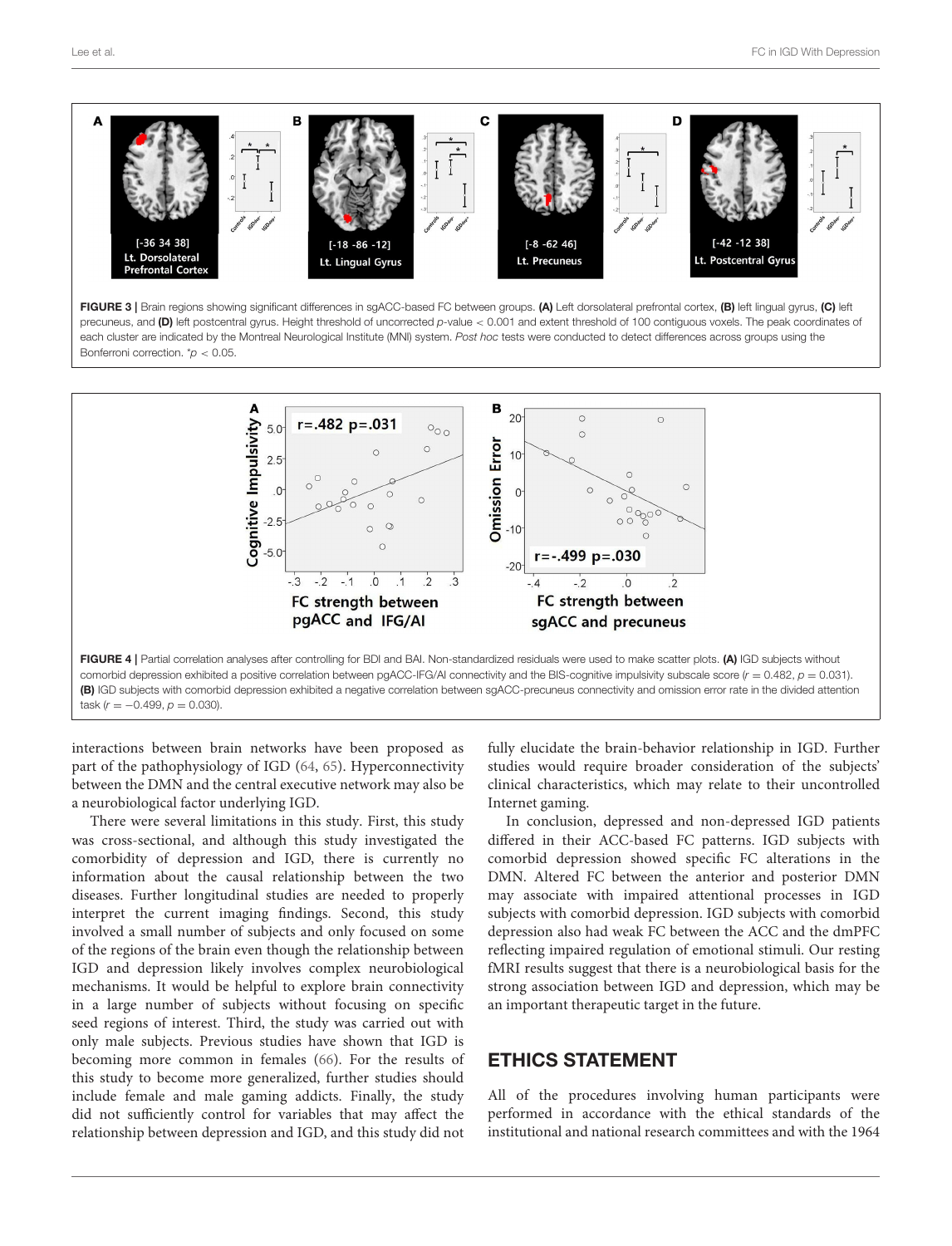Helsinki declaration and its later amendments. The experimental protocol was approved by the Institutional Review Board at Severance Hospital, Yonsei University, Seoul, Korea.

## AUTHOR CONTRIBUTIONS

DL and Y-CJ conceived and designed the study. JL recruited participants and acquired the imaging data. DL drafted the manuscript. KN and Y-CJ critically reviewed the manuscript

#### **REFERENCES**

- <span id="page-7-0"></span>1. Kuss DJ, Griffiths MD. Internet gaming addiction: a systematic review of empirical research. Int J Ment Health Add. (2012) 10:278–96. doi: [10.1007/s11469-011-9318-5](https://doi.org/10.1007/s11469-011-9318-5)
- <span id="page-7-1"></span>2. Mihara S, Higuchi S. Cross-sectional and longitudinal epidemiological studies of Internet gaming disorder: a systematic review of the literature. Psychiatry Clin Neurosci. (2017) 71:425–44. doi: [10.1111/pcn.12532](https://doi.org/10.1111/pcn.12532)
- <span id="page-7-2"></span>3. Wang HR, Cho H, Kim D-J. Prevalence and correlates of comorbid depression in a nonclinical online sample with DSM-5 internet gaming disorder. J Affect Disord. (2018) 226:1–5. doi: [10.1016/j.jad.2017.08.005](https://doi.org/10.1016/j.jad.2017.08.005)
- <span id="page-7-3"></span>4. Yen J-Y, Yeh Y-C, Wang P-W, Liu T-L, Chen Y-Y, Ko C-H. Emotional regulation in young adults with internet gaming disorder. Int J Environ Res Public Health (2017) 15:30. doi: [10.3390/ijerph15010030](https://doi.org/10.3390/ijerph15010030)
- <span id="page-7-4"></span>5. Choi J, Cho H, Kim JY, Jung DJ, Ahn KJ, Kang HB, et al. Structural alterations in the prefrontal cortex mediate the relationship between Internet gaming disorder and depressed mood. Sci Rep. (2017) 7:1245. doi: [10.1038/s41598-017-01275-5](https://doi.org/10.1038/s41598-017-01275-5)
- <span id="page-7-5"></span>6. Youh J, Hong JS, Han DH, Chung US, Min KJ, Lee YS, et al. Comparison of electroencephalography (EEG) coherence between major depressive disorder (MDD) without comorbidity and MDD comorbid with Internet gaming disorder. J Korean Med Sci. (2017) 32:1160–5. doi: [10.3346/jkms.2017.32.7.1160](https://doi.org/10.3346/jkms.2017.32.7.1160)
- <span id="page-7-6"></span>7. King DL, Delfabbro PH, Wu AMS, Doh YY, Kuss DJ, Pallesen S, et al. Treatment of Internet gaming disorder: an international systematic review and CONSORT evaluation. Clin Psychol Rev. (2017) 54:123–33. doi: [10.1016/j.cpr.2017.04.002](https://doi.org/10.1016/j.cpr.2017.04.002)
- <span id="page-7-7"></span>8. Nam B, Bae S, Kim SM, Hong JS, Han DH. Comparing the effects of bupropion and escitalopram on excessive internet game play in patients with major depressive disorder. Clin Psychopharmacol Neurosci. (2017) 15:361. doi: [10.9758/cpn.2017.15.4.361](https://doi.org/10.9758/cpn.2017.15.4.361)
- <span id="page-7-8"></span>9. Kuss DJ, Griffiths MD. Internet and gaming addiction: a systematic literature review of neuroimaging studies. Brain Sci. (2012) 2:347–74. doi: [10.3390/brainsci2030347](https://doi.org/10.3390/brainsci2030347)
- <span id="page-7-9"></span>10. Margulies DS, Kelly AC, Uddin LQ, Biswal BB, Castellanos FX, Milham MP. Mapping the functional connectivity of anterior cingulate cortex. Neuroimage (2007) 37:579–88. doi: [10.1016/j.neuroimage.2007.05.019](https://doi.org/10.1016/j.neuroimage.2007.05.019)
- <span id="page-7-10"></span>11. Carter CS, Braver TS, Barch DM, Botvinick MM, Noll D, Cohen JD. Anterior cingulate cortex, error detection, and the online monitoring of performance. Science (1998) 280:747–9. doi: [10.1126/science.280.5364.747](https://doi.org/10.1126/science.280.5364.747)
- <span id="page-7-11"></span>12. Paus T. Primate anterior cingulate cortex: where motor control, drive and cognition interface. Nat Rev Neurosci. (2001) 2:417–24. doi: [10.1038/35077500](https://doi.org/10.1038/35077500)
- <span id="page-7-12"></span>13. Devinsky O, Morrell MJ, Vogt BA. Contributions of anterior cingulate cortex to behaviour. Brain (1995) 118:279–306. doi: [10.1093/brain/118.1.279](https://doi.org/10.1093/brain/118.1.279)
- <span id="page-7-13"></span>14. Palomero-Gallagher N, Mohlberg H, Zilles K, Vogt B. Cytology and receptor architecture of human anterior cingulate cortex. J Comp Neurol. (2008) 508:906–26. doi: [10.1002/cne.21684](https://doi.org/10.1002/cne.21684)
- <span id="page-7-14"></span>15. Ghashghaei H, Hilgetag C, Barbas H. Sequence of information processing for emotions based on the anatomic dialogue between prefrontal cortex and amygdala. Neuroimage (2007) 34:905–23. doi: [10.1016/j.neuroimage.2006.09.046](https://doi.org/10.1016/j.neuroimage.2006.09.046)
- <span id="page-7-15"></span>16. Stevens FL, Hurley RA, Taber KH. Anterior cingulate cortex: unique role in cognition and emotion. J Neuropsychiatry Clin Neurosci. (2011) 23:121–5. doi: [10.1176/jnp.23.2.jnp121](https://doi.org/10.1176/jnp.23.2.jnp121)

and provided important intellectual content. All of the authors critically reviewed and approved the final version of this manuscript for publication.

## FUNDING

This study was funded by a grant from the Korean Mental Health Technology R&D Project, Ministry of Health & Welfare, Republic of Korea (HM14C2578).

- <span id="page-7-16"></span>17. Zhang JT, Yao YW, Li CSR, Zang YF, Shen ZJ, Liu L, et al. Altered resting-state functional connectivity of the insula in young adults with Internet gaming disorder. Addict Biol. (2016) 21:743–51. doi: [10.1111/adb.12247](https://doi.org/10.1111/adb.12247)
- <span id="page-7-17"></span>18. Jin C, Zhang T, Cai C, Bi Y, Li Y, Yu D, et al. Abnormal prefrontal cortex resting state functional connectivity and severity of internet gaming disorder. Brain Imaging Behav. (2016) 10:719–29. doi: [10.1007/s11682-015-9439-8](https://doi.org/10.1007/s11682-015-9439-8)
- <span id="page-7-18"></span>19. Brand M, Young KS, Laier C, Wölfling K, Potenza MN. Integrating psychological and neurobiological considerations regarding the development and maintenance of specific Internet-use disorders: an interaction of personaffect-cognition-execution (I-PACE) model. Neurosci Biobehav Rev. (2016) 71:252–66. doi: [10.1016/j.neubiorev.2016.08.033](https://doi.org/10.1016/j.neubiorev.2016.08.033)
- <span id="page-7-19"></span>20. Han DH, Kim SM, Bae S, Renshaw PF, Anderson JS. A failure of suppression within the default mode network in depressed adolescents with compulsive internet game play. J Affect Disord. (2016) 194:57–64. doi: [10.1016/j.jad.2016.01.013](https://doi.org/10.1016/j.jad.2016.01.013)
- <span id="page-7-20"></span>21. Mulders PC, van Eijndhoven PF, Schene AH, Beckmann CF, Tendolkar I. Resting-state functional connectivity in major depressive disorder: a review. Neurosci Biobehav Rev. (2015) 56:330–44. doi: [10.1016/j.neubiorev.2015.07.014](https://doi.org/10.1016/j.neubiorev.2015.07.014)
- <span id="page-7-21"></span>22. Greicius MD, Flores BH, Menon V, Glover GH, Solvason HB, Kenna H, et al. Resting-state functional connectivity in major depression: abnormally increased contributions from subgenual cingulate cortex and thalamus. Biol Psychiatry (2007) 62:429–37. doi: [10.1016/j.biopsych.2006.09.020](https://doi.org/10.1016/j.biopsych.2006.09.020)
- <span id="page-7-22"></span>23. Zhou Y, Yu C, Zheng H, Liu Y, Song M, Qin W, et al. Increased neural resources recruitment in the intrinsic organization in major depression. J Affect Disord. (2010) 121:220–30. doi: [10.1016/j.jad.2009.05.029](https://doi.org/10.1016/j.jad.2009.05.029)
- <span id="page-7-23"></span>24. Sheline YI, Price JL, Yan Z, Mintun MA. Resting-state functional MRI in depression unmasks increased connectivity between networks via the dorsal nexus. Proc Natl Acad Sci USA. (2010) 107:11020–5. doi: [10.1073/pnas.1000446107](https://doi.org/10.1073/pnas.1000446107)
- <span id="page-7-24"></span>25. Connolly CG, Wu J, Ho TC, Hoeft F, Wolkowitz O, Eisendrath S, et al. Resting-state functional connectivity of subgenual anterior cingulate cortex in depressed adolescents. Biol Psychiatry (2013) 74:898–907. doi: [10.1016/j.biopsych.2013.05.036](https://doi.org/10.1016/j.biopsych.2013.05.036)
- <span id="page-7-25"></span>26. Dong G, Potenza MN. A cognitive-behavioral model of Internet gaming disorder: theoretical underpinnings and clinical implications. J Psychiatr Res. (2014) 58:7–11. doi: [10.1016/j.jpsychires.2014.07.005](https://doi.org/10.1016/j.jpsychires.2014.07.005)
- <span id="page-7-26"></span>27. Choi S-W, Kim H, Kim G-Y, Jeon Y, Park S, Lee J-Y, et al. Similarities and differences among Internet gaming disorder, gambling disorder and alcohol use disorder: a focus on impulsivity and compulsivity. J Behav Addict. (2014) 3:246–53. doi: [10.1556/JBA.3.2014.4.6](https://doi.org/10.1556/JBA.3.2014.4.6)
- <span id="page-7-27"></span>28. Zhou Z, Zhou H, Zhu H. Working memory, executive function and impulsivity in Internet-addictive disorders: a comparison with pathological gambling. Acta Neuropsychiatr. (2016) 28:92–100. doi: [10.1017/neu.2015.54](https://doi.org/10.1017/neu.2015.54)
- <span id="page-7-28"></span>29. Watkins E, Brown R. Rumination and executive function in depression: an experimental study. J Neurol Neurosurg Psychiatry (2002) 72:400-2. doi: [10.1136/jnnp.72.3.400](https://doi.org/10.1136/jnnp.72.3.400)
- <span id="page-7-29"></span>30. Weiland-Fiedler P, Erickson K, Waldeck T, Luckenbaugh DA, Pike D, Bonne O, et al. Evidence for continuing neuropsychological impairments in depression. J Affect Disord. (2004) 82:253–8. doi: [10.1016/j.jad.2003.10.009](https://doi.org/10.1016/j.jad.2003.10.009)
- <span id="page-7-30"></span>31. Naim-Feil J, Bradshaw JL, Sheppard DM, Rosenberg O, Levkovitz Y, Dannon P, et al. Neuromodulation of attentional control in major depression: a pilot deepTMS study. Neural Plast. (2016) 2016:5760141. doi: [10.1155/2016/5760141](https://doi.org/10.1155/2016/5760141)